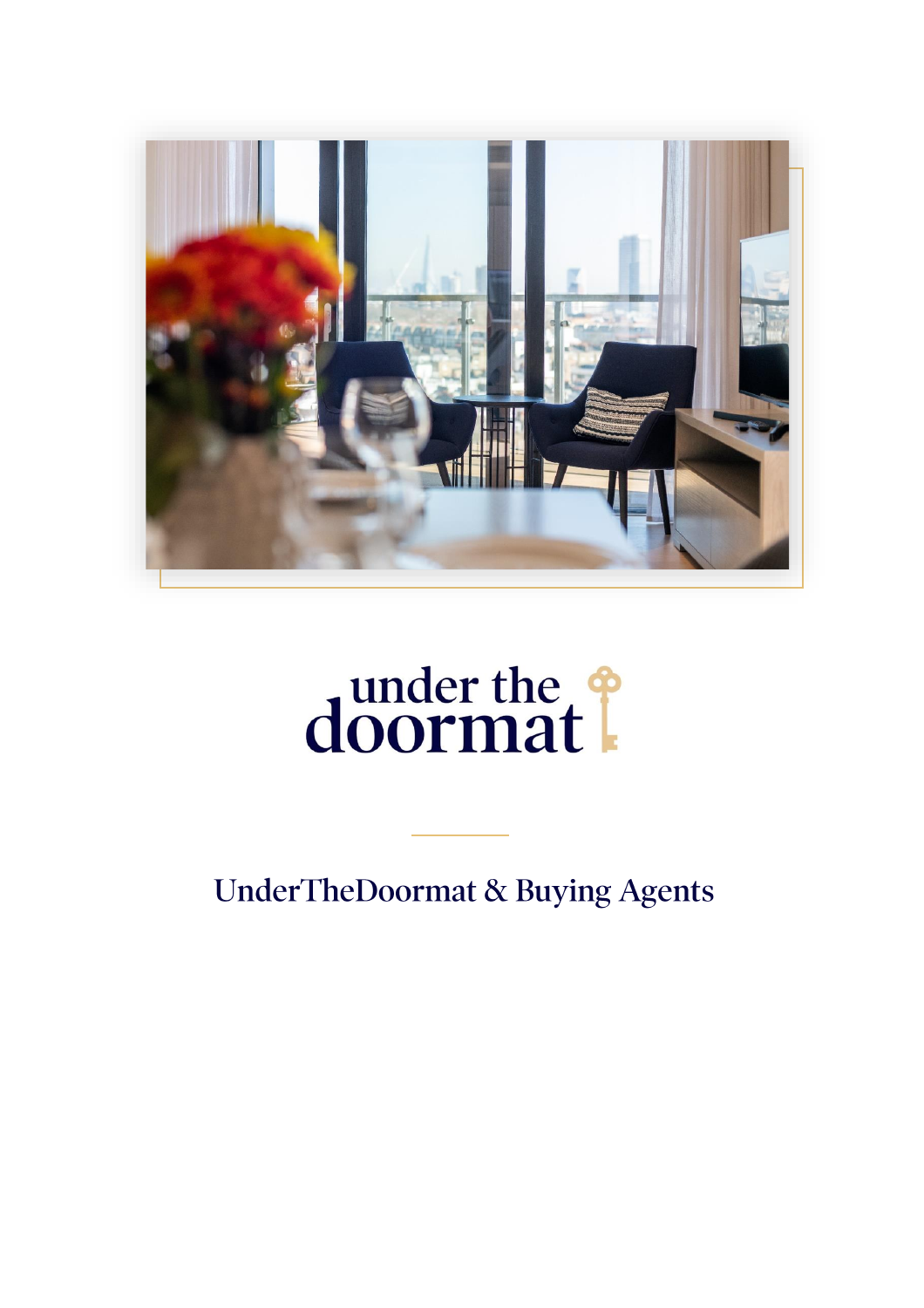

UnderTheDoormat is London's award winning short-let company, professionalising the short-term accommodation industry with our fully managed and fully insured service. We are the first company to be accredited by the UK industry body, the Short-Term Accommodation Association (STAA) and our CEO is the Chair of the organisation. We also work closely with Government departments such as MCHLG, DCMS, HMRC and BEIS to ensure the responsible growth of the sector.

Part of our growth strategy includes the formation of long and successful partnerships with complimentary organisations. As a leading agency, we would like to explore ways that can be of mutual benefit.



### **Clients purchasing an Investment property**

Your clients can earn effortless income from shortletting newly purchased property. We are seeing an increasing trend of overseas investors purchasing prime London property as a fantastic long-term investment. Most prefer to retain these homes for their own use when they are in town rather than longlet. Rather than have these homes empty, UnderTheDoormat can provide expertly managed short-term rentals generating income through high-calibre guests.

### Refer guests to us

When you have clients moving to London and are in need of accommodation while looking for a permanent place to stay, rather than a hotel, they can stay in the comfort of an UnderTheDoormat home. They'll enjoy all the services on offer to our guests.

For potential buyers this can also be a fantastic way to get to know an area of London before committing to a purchase, and to also test our services from the guest's perspective. With all referrals your agency will earn an incremental income stream.